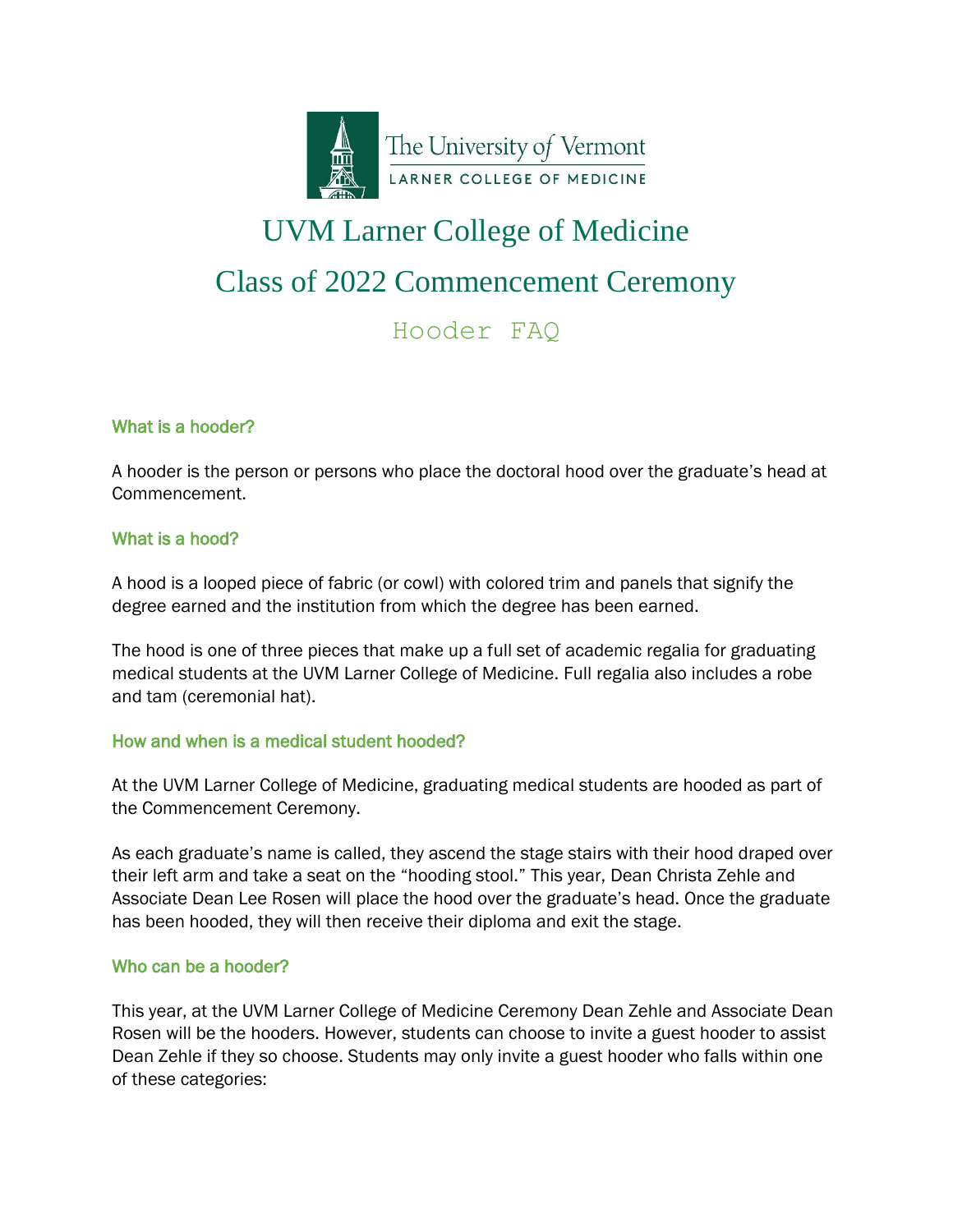- Faculty of the UVM Larner College of Medicine (including Emeriti Faculty)
- Alumni of the UVM Larner College of Medicine
- Faculty of UVM who hold a Ph.D. or terminal degree in their field
- Ph.D. alumni of UVM (in any field)

#### How do I ask someone to be my guest hooder?

If you decide you would like a guest hooder, it is most appropriate to ask them in person or via a phone call.

When you invite someone to be your guest hooder, you should let them know that they will have to attend the Commencement Ceremony on May 22, 2022 and must be at the Ira Allen Chapel no later than 2:00 pm EST.

Your guest hooder must also wear regalia in order to participate in Commencement. If they do not have regalia, they can order some. Please find out how faculty and guest hooders can purchase or rent regalia below.

#### Who do I tell if I want a guest hooder?

If you decide you would like to have a guest hooder, you must email Liz Dohrman at [elizabeth.dohrman@med.uvm.edu](mailto:elizabeth.dohrman@med.uvm.edu) no later than Monday, April 11 with their name, degree, title, and contact information.

# I'm a guest hooder and need regalia. What should I do?

All hooders must have full regalia in order to participate in Commencement. Full regalia includes a robe, tam\* or mortarboard, and hood.

# Faculty of the University of Vermont Larner College of Medicine

Hooders who are faculty of the UVM Larner College of Medicine may receive rental regalia at no cost. To rent regalia, you must contact Liz Dohrman at [elizabeth.dohrman@med.uvm.edu](mailto:elizabeth.dohrman@med.uvm.edu) or 802-656-3401 no later than Wednesday, May 10, 2022. She will need your height, weight, highest degree, and the name of the degree-granting institution.

\*Please note faculty typically wear tams and not mortarboards.

#### Other Faculty of the University of Vermont

Hooders who are faculty of the University of Vermont can rent regalia from the UVM Bookstore for \$70 (gown, hood, mortarboard/tassel) or \$100 (gown, hood, and tam/tassel\*). To rent regalia, please contact Brendan Andrews at [bandrews@uvm.edu.](mailto:bandrews@uvm.edu)